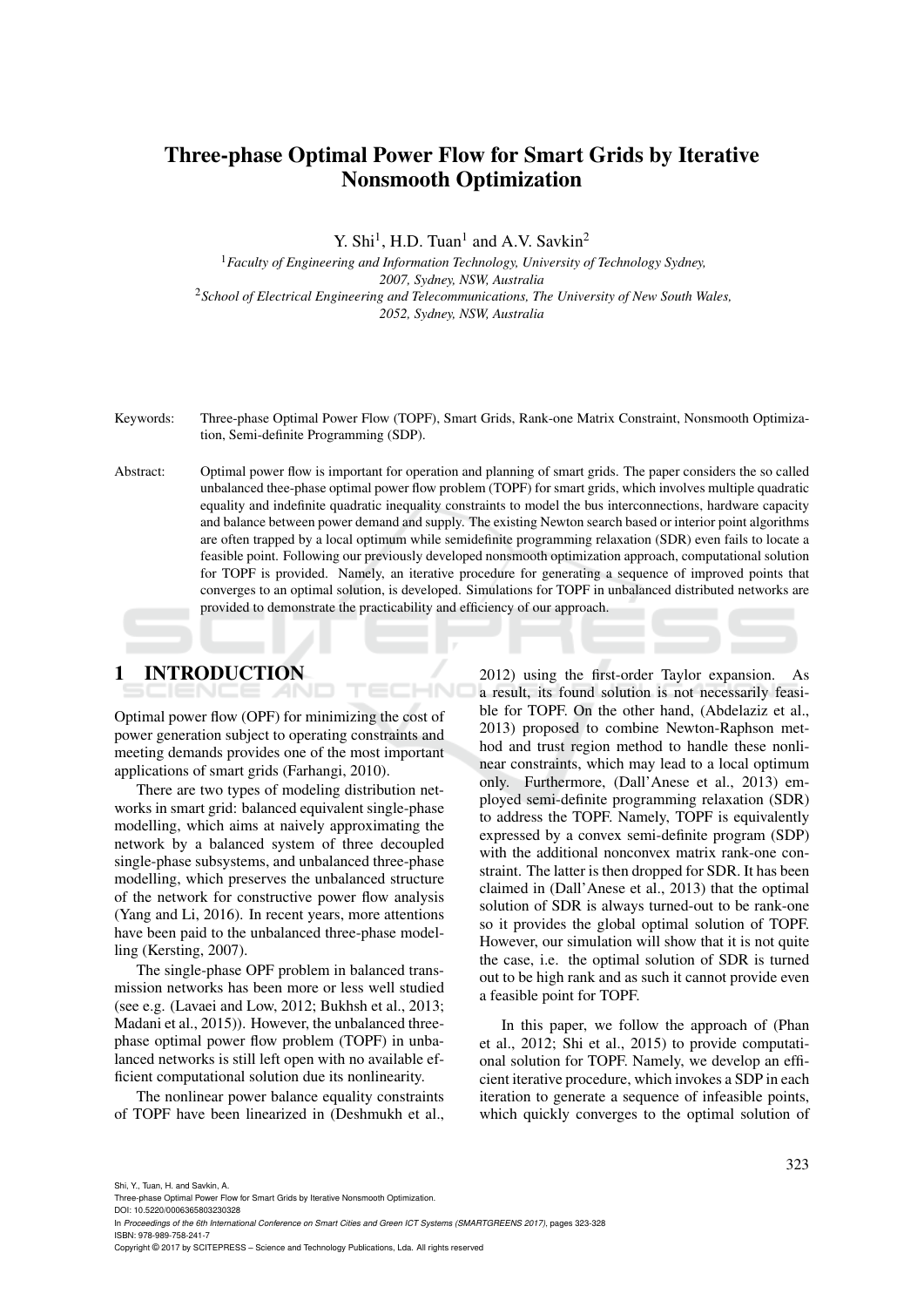TOPF.

The paper is structured as follows. Section II is devoted to the TOPF model formulation for smart grids. Section III provides the equivalent matrix optimization formulation. A nonsmooth optimization algorithm for its solution is developed in Section IV. Section V provides simulation to show the efficiency of our methods. The conclusions are drawn in Section VI.

The notations used in this paper are standard. Particularly, *j* denotes the imaginary unit,  $(X)^*$  means element wise complex conjugate operation of vector/matrix *X*,  $M \succeq 0$  means the Hermitian symmetric matrix *M* is positive semi-definite, rank(*M*) and *Tr*(*M*) are the rank and trace of matrix *M*, respectively;  $\mathfrak{R}(\cdot)$  and  $\mathfrak{I}(\cdot)$  denote the real and imaginary parts of a complex quantity.  $a \leq b$  for two complex numbers *a* and *b* is componentwise understood, i.e.  $\Re(a) \leq \Re(b)$  and  $\Im(a) \leq \Im(b)$ .

### 2 TOPF STATEMENT

Consider a three-phase network with a set of nodes  $\mathcal{N} := \{1, 2, \dots, n\}$ . The nodes are connected through a set of flow lines  $\mathcal{L} \subseteq \mathcal{N} \times \mathcal{N}$ , i.e. node *k* is connected to node *m* if and only if  $(k,m) \in L$ . Accordingly,  $\mathcal{N}(k)$  is the set of other nodes connected to node *k*. A subset  $G \subseteq \mathcal{N}$  of nodes is supposed to be connected to generators. Any node  $k \in \mathcal{N} \setminus \mathcal{G}$  is thus not connected to generators. Denote by  $\phi \in \{a, b, c\}$ the node phase. Accordingly  $V_k^{\phi}$  $I_k^{\phi}$  and  $I_k^{\phi}$  $\chi^{\varphi}$  are the complex voltage and current at node *k* on phase φ.

Practically, all loads in smart grids are assumed constant, while the reactance between the neutral potentials and ground is assumed to be zero. Fig.1 depicts the  $π$ -equivalent model is used for this threephase unbalanced network, which involves both selfimpedance and mutual-impedance with other phase. Other forms of load models can be easily incorporated by introducing additional linear terms in the formulation.



Figure 1: Three-phase distributed line model.

Let  $V_k = [V_k^a, V_k^b, V_k^c]^T$  be the three-phase complex voltage injected to node  $k \in \mathcal{K}$ ,  $I_{km} = [I_{km}^a, I_{km}^b, I_{km}^c]^T$ be the three-phase complex current in the power line

 $(k,m)$  ∈ *L*, and  $y_{km}$  ∈  $\mathbb{C}^{3\times3}$  be three-phase admittance of line  $(k,m)$ . Then,

$$
\begin{bmatrix} I_{km}^a \\ I_{km}^b \\ I_{km}^c \end{bmatrix} = \begin{bmatrix} y_{km}^{aa} & y_{km}^{ab} & y_{km}^{ac} \\ y_{km}^{ba} & y_{km}^{bb} & y_{km}^{bc} \\ y_{km}^{ca} & y_{km}^{ca} & y_{km}^{ca} \end{bmatrix} \cdot \begin{bmatrix} V_{k}^a - V_{m}^a \\ V_{k}^b - V_{m}^a \\ V_{k}^c - V_{m}^a \end{bmatrix} \quad (1)
$$

Other notations are:

- $S_{km} = [S_{km}^a, S_{km}^b, S_{km}^c]^T$  is three-phase apparent power transferred from node *k* to node  $m$ ,  $S_{km}$  =  $P_{km} + jQ_{km}$ , where  $P_{km}$  and  $Q_{km}$  represent threephase real and reactive line power, respectively;
- $S_{G_k} = [S_{G_k}^a, S_{G_k}^b, S_{G_k}^c]^T$  is three-phase apparent power injected by node  $k \in \mathcal{G}$ ,  $S_{G_k} = P_{G_k} + jQ_{G_k}$ , where  $P_{G_k}$  and  $Q_{G_k}$  represent three-phase real and reactive generated power, respectively;
- $S_{L_k} = [S_{L_k}^a, S_{L_k}^b, S_{L_k}^c]^T$  is three-phase apparent power injected by node  $k \in \mathcal{K} \setminus \mathcal{G}$ ,  $S_{L_k} = P_{L_k} + jQ_{L_k}$ , where  $P_{L_k}$  and  $Q_{L_k}$  represent three-phase real and reactive load power, respectively;

Let  $[\cdot]_{diag}$  denote an operator that transport an  $n \times 1$ vector to the diagonal of an  $n \times n$  diagonal matrix. Then it is obvious that,

$$
S_{G_k} - S_{L_k} = P_{G_k} - P_{L_k} + j(Q_{G_k} - Q_{L_k})
$$
  
\n
$$
= [V_k]_{diag} \sum_{m \in \mathcal{N}(k)} I_{km}^*
$$
  
\n
$$
= [V_k]_{diag} \sum_{m \in \mathcal{N}(k)} [y_{km}^*(V_k^* - V_m^*)]. (2)
$$

Therefore, we can express the three-phase real generated power  $P_{G_k}$  and reactive generated power  $Q_{G_k}$ at node *k* as the following nonconvex quadratic functions of the node voltage  $V_k$ ,

$$
P_{G_k} = P_{L_k} + \Re([V_k]_{diag} \sum_{m \in \mathcal{N}(k)} [y_{km}^*(V_k^* - V_m^*)]),
$$
  
\n
$$
Q_{G_k} = Q_{L_k} + \Im([V_k]_{diag} \sum_{m \in \mathcal{N}(k)} [y_{km}^*(V_k^* - V_m^*)]).
$$
\n(3)

The objective of TOPF is to minimize the following cost function of real active generated power *P<sup>G</sup>*

$$
f(P_G) = \sum_{k \in \mathcal{G}} \sum_{\phi \in \{a, b, c\}} (c_{k2} (P_{G_k}^{\phi})^2 + c_{k1} P_{G_k}^{\phi} + c_{k0}), \tag{4}
$$

 $Z_{ij}^{\alpha c}$   $\phi \in \{a, b, c\}, c_{k2} > 0, c_{k1}, c_{k0}$  are given. Substituting *v*<sup>*a*</sup> *where*  $(P_{G_k}^{\phi})$  are the r  $V_m^b$  (3) in (4), the objective turns to be a function over bus  $V_m^c$  voltages  $V$ :  $G_k^{\varphi}$  are the real generated power on phase  $\varphi$ ,

$$
f(V) = \sum_{k \in \mathcal{G}} \sum_{\phi \in \{a,b,c\}} (c_{k2}(P_{L_k}^{\phi} + \Re([V_k]_{diag} \sum_{m \in \mathcal{K}(k)} (V_k \Delta_{m})_{m})^{\phi})^2 + c_{k1}(P_{L_k}^{\phi} + \Re([V_k]_{diag} \sum_{m \in \mathcal{K}(k)} [y_{km}^*(V_k^* - V_m^*)])^{\phi}) + c_{k0}).
$$
 (5)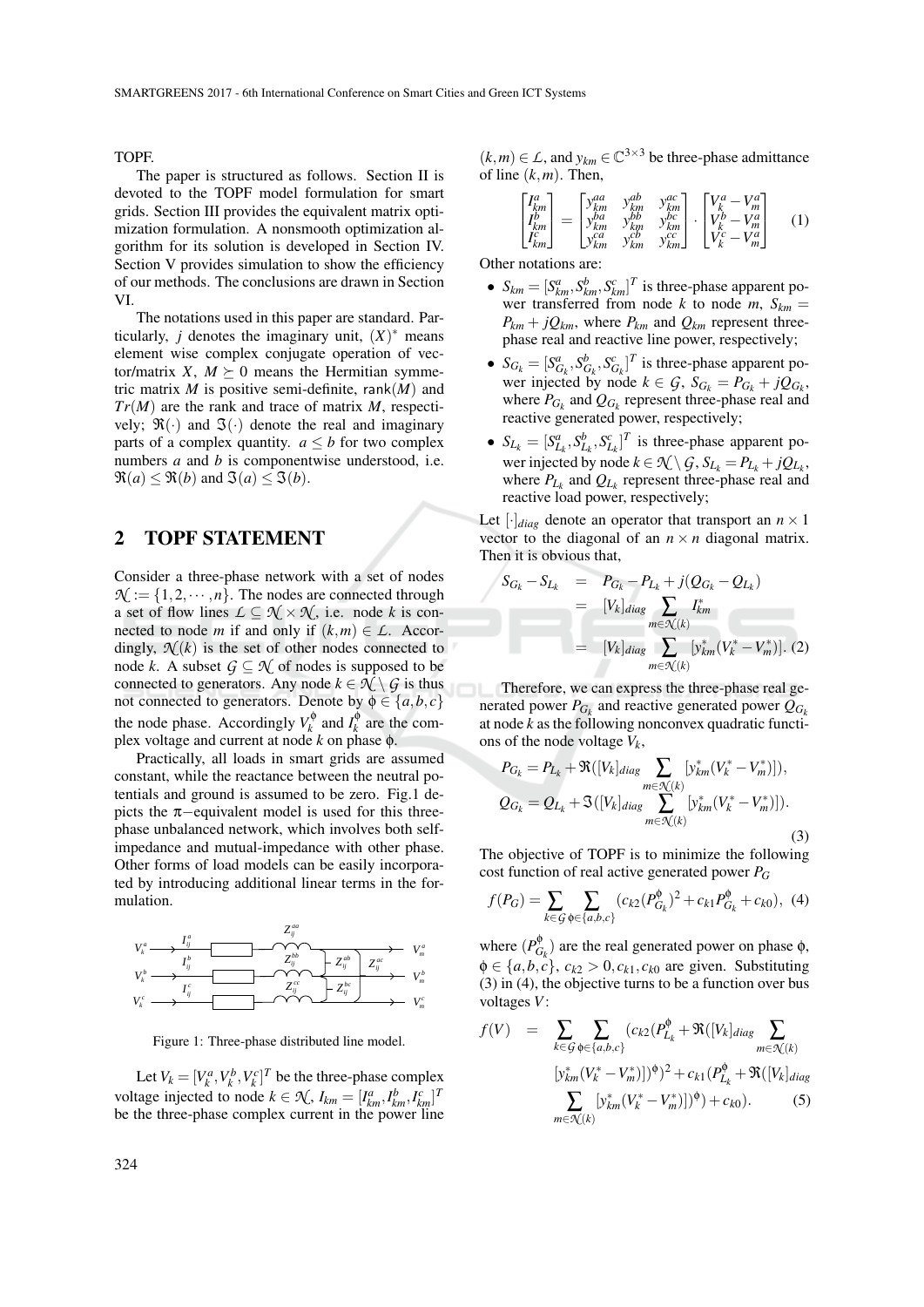Accordingly, TOPF problem is formulated as

$$
\min_{V \in \mathbb{C}^n} f(V) \quad \text{s.t.} \tag{6a}
$$
\n
$$
-P_{L_k} - jQ_{L_k} = [V_k]_{diag}
$$

$$
\sum_{m \in \mathcal{N}(k)} \left[ y_{km}^*(V_k^* - V_m^*) \right], \forall k \in \mathcal{N} \setminus \mathcal{G} \tag{6b}
$$

$$
P_{G_k}^{min} \le P_{L_k} + \Re([V_k]_{diag}
$$
  

$$
\sum_{m \in \mathcal{N}(k)} [y_{km}^*(V_k^* - V_m^*)]) \le P_{G_k}^{max}, \forall k \in \mathcal{G}
$$
 (6c)

$$
Q_{G_k}^{min} \leq Q_{L_k}^{\phi} + \mathfrak{S}([V_k]_{diag}
$$

$$
\sum_{m \in \mathcal{R}(k)} \left[ y_{km}^*(V_k^* - V_m^*) \right] \le Q_{G_k}^{max}, \forall k \in \mathcal{G} \tag{6d}
$$

$$
(V_k^{\phi})^{min} \le |V_k^{\phi}| \le (V_k^{\phi})^{max}, \forall k \in \mathcal{N} \quad \text{(6e)}
$$
  

$$
|S_{km}| = |[V_k]_{diag}[y_{km}^*(V_k^* - V_m^*)]| \le S_{km}^{max},
$$

$$
\forall (k,m) \in \mathcal{L} \qquad (6f)
$$
  

$$
\forall (k,m) \in \mathcal{L} \qquad (6g)
$$

$$
|V_k^{\phi} - V_m^{\phi}| \le (V_{km}^{\phi})^{max}, \forall (k, m) \in \mathcal{L} \quad (6g)
$$

$$
\forall \phi \in \{a, b, c\}.
$$

where

- (6b) is the equation of the balance between the demand and supply power at the load node  $k \in$  $\mathcal{N} \setminus \mathcal{G}$ ;
- (6c)-(6d) are the power generation bounds, where  $(P_G^{\phi}$ *Gk* ) *min* , (*Q* φ  $\binom{6}{G_k}$ <sup>*min*</sup> and  $\binom{P^{\phi}_{G}}{G}$  $(\mathcal{Q}_{\zeta_k}^{\phi})^{max}, (\mathcal{Q}_{\zeta_k}^{\phi})$  $\binom{0}{G_k}$ <sup>*max*</sup> are the lower bound and upper bound of the real power reactive power generations on phase φ, respectively;
- (6e) are the voltage amplitude bounds;
- (6f)-(6g) are capacity limitations, where line currents between the connected nodes are constrained by (6f), while (6g) guarantees the voltage difference in terms of their magnitude (Zimmerman et al., 2011);

# 3 MATRIX RANK-ONE CONSTRAINED OPTIMIZATION FOR TOPF

Define

and

$$
V := [V_1^T, \cdots, V_n^T]^T \in \mathbb{C}^{3n}
$$

$$
I := [I_1^T, \cdots, I_n^T]^T \in \mathbb{C}^{3n},
$$

where  $V_n$  and  $I_n$  are the complex three-phase voltage and current respectively. Define a symmetric block matrix  $Y \in \mathbb{C}^{3n \times 3n}$ , with diagonal block  $\sum y_{km}$ *m*∈*N* (*k*)

and off-diagonal block  $-y_{km}$ . Set  $y_{km} = 0$  if node *k* and *m* are not connected. The Ohm's law is written as

$$
I=YV.
$$

The voltage inserted at node  $k$  of phase  $\phi$  can be expressed by

$$
V_k^{\phi} = (e_k^{\phi})^T V, \quad \phi \in a, b, c \tag{7}
$$

where  $e_k^{\phi} = [0_{1 \times 3(k-1)}, \bar{e}_k^{\phi}]$  $[\hat{e}_k^{\phi}, 0_{1 \times 3(n-k)}]^T$ ,  $\bar{e}^{\phi}$  denotes the canonical basis of  $\mathbb{R}^3$ .

Under the definition of the outer product matrix  $W = VV^H$ , for each phase  $\phi$ , constraint (6b) becomes a linear function of *W* as follows,

$$
-P_{L_k}^{\phi} - jQ_{L_k}^{\phi} = V_k^{\phi} (I_k^{\phi})^*
$$
  

$$
= (V^H e_k^{\phi} (e_k^{\phi})^T Y V)^H
$$
  

$$
= Tr(Y_k^{\phi} W), \qquad (8)
$$

where  $Y_k^{\phi} = e_k^{\phi}$  $\frac{\phi}{k}$ ( $e_k^{\phi}$  $_{k}^{\Phi})^{T}Y$ .

Similarly, the injected real and reactive powers corresponding to constraint (6c)and (6d) can be expressed by the following linear constraints in *W*:

$$
P_{L_k}^{\phi} + \Re(V_k^{\phi} \sum_{m \in \mathcal{N}(k)} [y_{km}^*(V_k^* - V_m^*)]^{\phi}) =
$$
(9)  

$$
P_{L_k}^{\phi} + Tr(1/2(Y_k^{\phi} + (Y_k^{\phi})^H)W)
$$
  

$$
Q_{L_k}^{\phi} + \Im(V_k^{\phi} \sum_{m \in \mathcal{N}(k)} [y_{km}^*(V_k^* - V_m^*)]^{\phi}) =
$$
(10)  

$$
Q_{L_k}^{\phi} + Tr(j/2(Y_k^{\phi} - (Y_k^{\phi})^H)W)
$$

Constraint (6e) is also linear in *W* because

$$
|V_k^{\phi}|^2 = (V_k^{\phi})^* V_k^{\phi}
$$
  
=  $V^H e_k^{\phi} (e_k^{\phi})^T V$   
=  $Tr(e_k^{\phi} (e_k^{\phi})^T W)$  (11)

Next, define complex matrix  $A_{km}$  and  $B_k$  as,

$$
A_{km} : = [0_{3 \times 3(k-1)}, y_{km}, 0_{3 \times 3(m-k-1)},
$$
  

$$
-y_{km}, 0_{3 \times 3(n-m)}]_{3 \times n}
$$
  

$$
B_k : = [0_{3 \times 3(k-1)}, 1_{3 \times 3}, 0_{3 \times 3(n-k)}]_{3 \times n}.
$$

Then, it is obvious that  $I_{km}^{\phi} = (y_{km}(V_k - V_m))^T \bar{e}^{\phi}$  $(A_{km}V)^T \bar{e}^{\phi}, V_k^{\phi} = (B_k V)^T \bar{e}^{\phi}, \quad \bar{e}^{\phi}$  denotes the canonical base of  $\mathbb{R}^3$ , thus,  $S_{km}^{\phi} = V_k^{\phi}$  $\chi_k^{\phi} (I_{km}^{\phi})^* =$  $V^H B_k \bar{e}^{\phi} (\bar{e}^{\phi})^T A_{km} V = Tr(B_k \bar{e}^{\phi} (\bar{e}^{\phi})^T A_{km} W)$ . Therefore, the line flow constraint (6f) can be re-expressed by

$$
|S_{km}^{\phi}| = |Tr(B_k \bar{e}^{\phi} (\bar{e}^{\phi})^T A_{km} W)| \le (S_{km})^{max}, \forall (k, m) \in \mathcal{L}
$$
\n(12)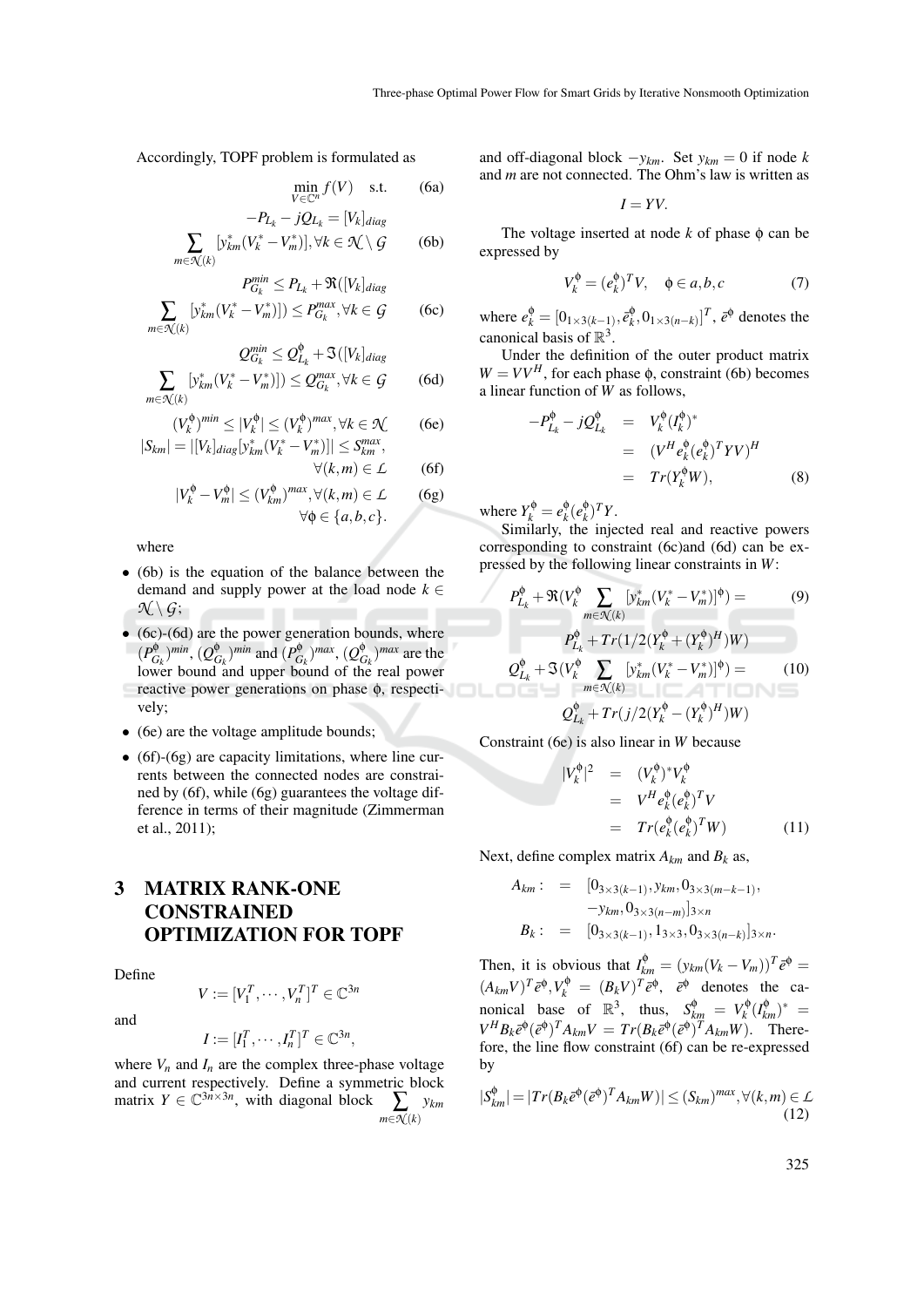Similarly, the line flow constraint (6g) can be reexpressed by

$$
|V_k^{\phi} - V_m^{\phi}|^2 = V^H (B_k - B_m)^H \bar{e}^{\phi} (\bar{e}^{\phi})^T (B_k - B_m) V
$$
  
=  $Tr((B_k - B_m)^H \bar{e}^{\phi} (\bar{e}^{\phi})^T (B_k - B_m) W)$   
 $\leq (V_{km}^{\phi})^{max}, \forall (k, m) \in \mathcal{L}$  (13)

In summary, TOPF (6) is reformulated by the following optimization problem in matrix  $W \in \mathbb{C}^{3n \times 3n}$ ,

$$
\min_{W \in \mathbb{C}^{3n \times 3n}} F(W) \text{ s.t. (14a)}
$$
\n
$$
-P_{L_k} - jQ_{L_k} = Tr(Y_k^{\phi}W), \forall k \in \mathcal{K} \setminus \mathcal{G}, (14b)
$$
\n
$$
(P_{G_k}^{\phi})^{min} \le P_{L_k}^{\phi} + Tr(1/2(Y_k^{\phi} + (Y_k^{\phi})^H)W)
$$
\n
$$
\le (P_{G_k}^{\phi})^{max}, \forall k \in \mathcal{G} \text{ (14c)}
$$
\n
$$
Q_{G_k}^{min} \le Q_{L_k}^{\phi} + Tr(j/2(Y_k^{\phi} - (Y_k^{\phi})^H)W)
$$
\n
$$
\le Q_{G_k}^{max}, \forall k \in \mathcal{G} \text{ (14d)}
$$
\n
$$
(V_k^{min})^2 \le Tr(\bar{e}_k^{\phi}(\bar{e}_k^{\phi})^T W) \le (V_k^{max})^2, \forall k \in \mathcal{K} \text{ (14e)}
$$
\n
$$
|Tr(B_k e^{\phi} (e^{\phi})^T A_{km} W)| \le (S_{km})^{max}, \forall (k, m) \in \mathcal{L} \text{ (14f)}
$$
\n
$$
Tr((B_k - B_m)^H \bar{e}^{\phi} (\bar{e}^{\phi})^T (B_k - B_m)W)
$$
\n
$$
\le (V_{km}^{max})^2, \forall (k, m) \in \mathcal{L} \text{ (14g)}
$$
\n
$$
W \ge 0, (14h)
$$
\n
$$
rank(W) = 1, (14i)
$$

where

$$
F(W) = \sum_{k \in \mathcal{G}} [c_{k2}(P_{L_k}^{\phi} + Tr(1/2(Y_k^{\phi} + (Y_k^{\phi})^H)W))^2
$$
  
+  $c_{k1}(P_{L_k}^{\phi} + Tr(1/2(Y_k^{\phi} + (Y_k^{\phi})^H)W))$   
+  $c_{k0}$ ], (15)

which is convex quadratic in *W*.

As all constraints (14b)-(14h) are linear, the difficulty of (14) is now concentrated at the nonconvex matrix rank-one constraint (14i). The existing SDRs, such as (Lavaei and Low, 2012) and (Dall'Anese et al., 2013) simply drop the only nonconvex constraint (14i) to have the SDP (14a)-(14h). If the optimal solution of this SDR is of rank-one, i.e. it satisfies the nonconvex rank-one constraint (14i) then it obviously leads to the global optimal solution of the nonconvex program (14). Otherwise, SDR cannot provide even feasible point to the original TOPF (6). In the next section we will provide an efficient computational nonsmooth algorithm for the optimal solution of the nonconvex problem (14).

# 4 NONSMOOTH OPTIMIZATION ALGORITHM FOR TOPF

In this section, followed by our previous work (Shi et al., 2015), a nonsmooth optimization algorithm is proposed to deal with the nonconvex rank-one constraint (14i) in program (14). Firstly, the rank-one constraint (14i) is equivalently expressed by the following spectral constraint

$$
Trace(W) - \lambda_{\max}(W) \le 0, \qquad (16)
$$

where  $\lambda_{\text{max}}(W)$  stands for the maximal eigenvalue of *W*.

Instead of dealing with the nonconvex constraint (16), we incorporate it into the objective, leading to the following formulation

$$
\min_{W \in \mathbb{C}^{3n \times 3n}} F(W) + \mu(\text{Trace}(W) - \lambda_{\text{max}}(W)) \quad \text{s.t.}
$$
\n
$$
(14b) - (14h), (17)
$$

where  $\mu > 0$  is a penalty parameter. The above penalization is exact because the constraint (16) can be satisfied by a minimizer of (14) with a finite value of  $\mu$ . On the other hand, any feasible *W* to (14) is also feasible to (17), implying that the optimal value of (14) for any  $\mu > 0$  is upper bounded by the optimal value of (17).

Function  $\lambda_{\text{max}}(W)$  is nonsmooth but is lower bounded by a linear function as the following relation shows (Tuan et al., 2000): ATIONS

$$
\lambda_{\max}(W) \geq \lambda_{\max}(W^{(\kappa)}) + (\mathbf{w}_{\max}^{(\kappa)})^H (W - W^{(\kappa)}) \mathbf{w}_{\max}^{(\kappa)}
$$
  
= 
$$
(\mathbf{w}_{\max}^{(\kappa)})^H W \mathbf{w}_{\max}^{(\kappa)}, \quad \forall W \succeq 0. \tag{18}
$$

Here,  $w_{\text{max}}^{(k)}$  is the eigenvector corresponding to the eigenvalue  $\lambda_{\text{max}}(W^{(\kappa)})$ .

Therefore, for any  $W^{(\kappa)}$  feasible to convex constraints (14b)-(14h), the following SDP yields an upper bound for nonconvex program (17)

$$
\min_{W \in C^{3n \times 3n}} F^{(\kappa)}(W) := F(W) + \mu[\text{Trace}(W) -
$$
  

$$
(\omega_{\text{max}}^{(\kappa)})^H W \omega_{\text{max}}^{(\kappa)}] \quad \text{s.t.} \quad (14b) - (14h)
$$
 (19)

because

$$
F^{(\kappa)}(W) \ge F(W) + \mu(\text{Trace}(W) - \lambda_{\max}(W)) \quad \forall \, W \succeq 0
$$

according to (18).

(κ)

By Algorithm 1, we provide an iterative computational procedure for computing (14). Its initial step is to solve SDP (20), which is a SDR for (14) so its optimal value is a lower bound for (14).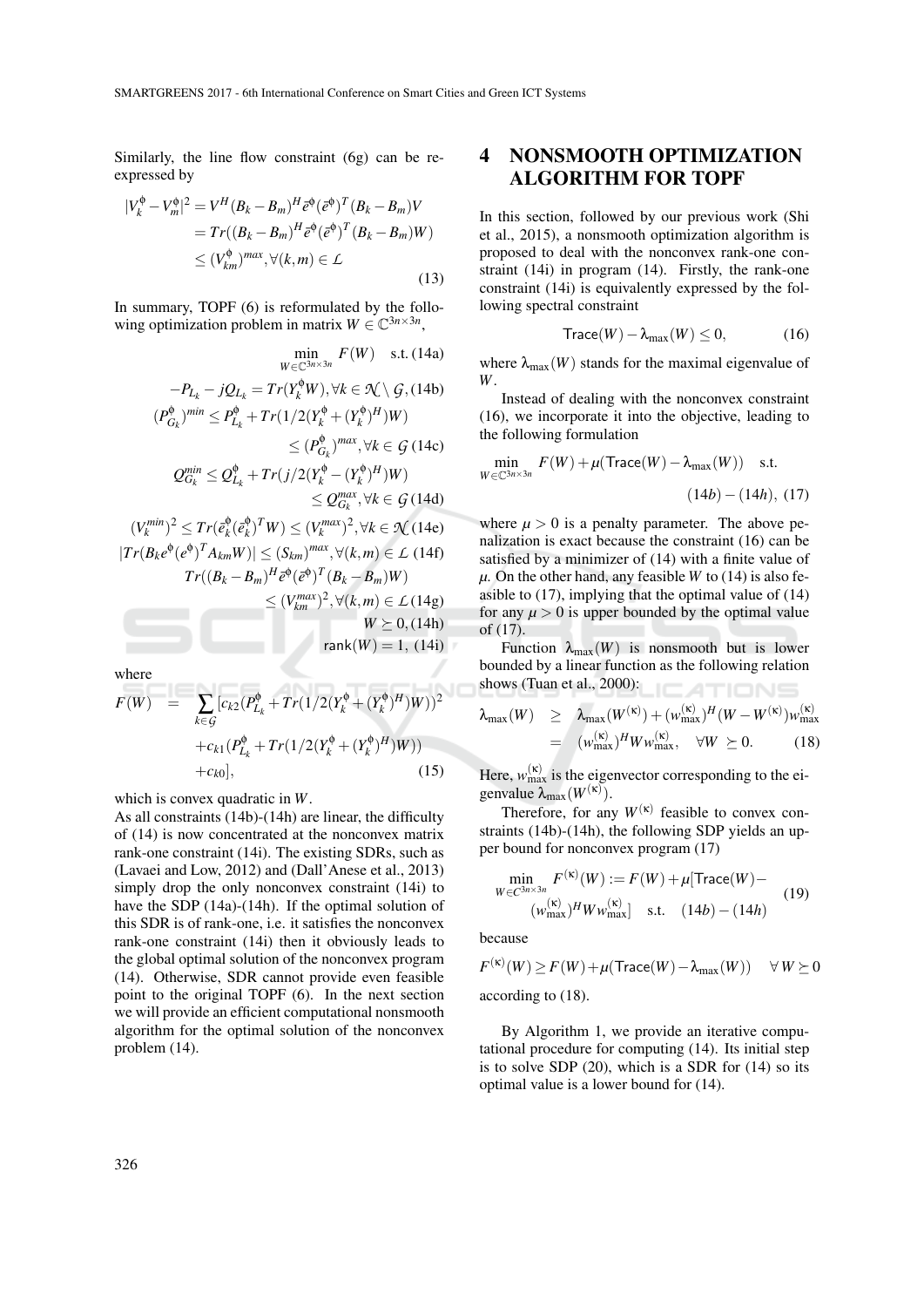Algorithm 1: Nonsmooth Optimization Algorithm for the unbalanced TOPF problem.

1: Initialize  $\kappa := 0$  and solve the SDP

$$
\min_{W \in \mathbb{C}^{3n \times 3n}} F(W) \quad \text{s.t.} \quad (14b) - (14h) \tag{20}
$$

to find its optimal solution  $W^{(k)}$ . Stop the algorithm if

$$
\text{Trace}(W^{(\kappa)}) - (w_{\text{max}}^{(\kappa)})^H W^{(\kappa)} w_{\text{max}}^{(\kappa)} \le \varepsilon \qquad (21)
$$

and accept  $W^{(\kappa)}$  as the optimal solution of the nonconvex program (6).

- 2: repeat
- 3: Solve the convex program (19), to find the optimal solution  $W^{(\kappa+1)}$
- 4:  $\operatorname{Set} \kappa := \kappa + 1$ .

5: until

Trace( $W^{(\kappa)}$ ) –  $(w_{\text{max}}^{(\kappa)})^H W^{(\kappa)} w_{\text{max}}^{(\kappa)} \le \varepsilon$ . (22)

6: Accept  $W^{(\kappa)}$  as a found solution of (6).

Suppose that  $W^{(\kappa+1)}$  is the optimal solution of SDP (19). Since  $W^{(\kappa)}$  is also feasible to (19), it is true that

 $F(W^{(\kappa)}) + \mu(\operatorname{Trace}(W^{(\kappa)}) - \lambda_{\max}(W^{(\kappa)}))$  =  $F^{(\kappa)}(W^{(\kappa)}) \geq$  $F^{(\kappa)}(W^{(\kappa+1)})$  =  $F(W^{(\kappa+1)}) + \mu(\text{Trace}(W^{(\kappa+1)}) - \lambda_{\max}(W^{(\kappa+1)})),$ 

so  $W^{(\kappa+1)}$  is better solution of (17) than  $W^{(\kappa)}$ .

### 5 SIMULATION RESULTS

The hardware and software facilities for our computational implementation are:

- Processor: Intel(R) Core(TM) i5-3470 CPU @3.20GHz;
- Software and toolbox : Matlab version R2015b; CVX (Grant and Boyd, 2014) with Sedumi (Sturm, 1999) to solve SDP (19).
- tolerance:  $\epsilon = 10^{-4}$  is set for the stop criterion (22) of Algorithm 1, which is applied to solutions of all cases.

To demonstrate the efficiency of our nonsmooth optimization algorithm, the following two cases are tested.

#### 5.1 Six-node Network

This six-node three-phase network is a modification from the unbalanced network from (Sanseverino et al., 2015), which is depicted by Fig. 2. There are six nodes with three distributed generators and five lines, which lead to three nonlinear equality constraint in (6b). The size of the Hermitian symmetric matrix variable *W* is  $18 \times 18$ . The coefficients of the power cost are set by  $c_{k2} = 0$ ,  $c_{k1} = 4$  and  $c_{k0} = 10$ for each node and phase, respectively. The minimum and maximum capacity of service voltage are set by  $V_k^{min} = 0.95 \mu$ ,  $V_k^{min} = 1.05 \mu$  for all nodes. The initial iteration of Algorithm 1 found rank $(W^{(0)}) = 8$ with power cost 1086 (\$/h), which is only a lower bound of TOPF (14). SDR thus can not lead to feasible point for the original TOPF (6). After 5 iterations, Algorithm 1 yields a rank-one solution with the power cost 1125 (\$/h), with a 3.5% increase compared to the lower bound 1086 (\$/h).



Figure 2: Topology of the 6-node three-phase network.

TIONS

#### 5.2 Ten-node Network

This ten-node three-phase network is a modification of the unbalanced network modified from (Dall'Anese et al., 2013), which is depicted by Fig. 3. There are ten nodes with two distributed generators and nine lines, which lead to eight nonlinear equality constraint in (6b). The size of the Hermitian symmetric matrix variable *W* is  $30 \times 30$ . The coefficients of the power cost are set by  $c_{k2} = 0$ ,  $c_{k1} = 6$  and  $c_{k0} = 30$ for each node and phase, respectively. The minimum and maximum capacity of service voltage are set by  $V_k^{min} = 0.95 \mu$ ,  $V_k^{min} = 1.05 \mu$  for all nodes. The initial iteration of Algorithm 1 found rank $(W^{(0)}) = 12$ with power cost 1573 (\$/h), which is only a lower bound of TOPF (14). Again SDR can not find even a feasible point for original TOPF (6). After ten iterations, the nonsmooth optimization Algorithm 1 yields a rank-one matrix solution with the power cost 1652 (\$/h), which is a 5.0% increase compared to the lower bound 1573 (\$/h).